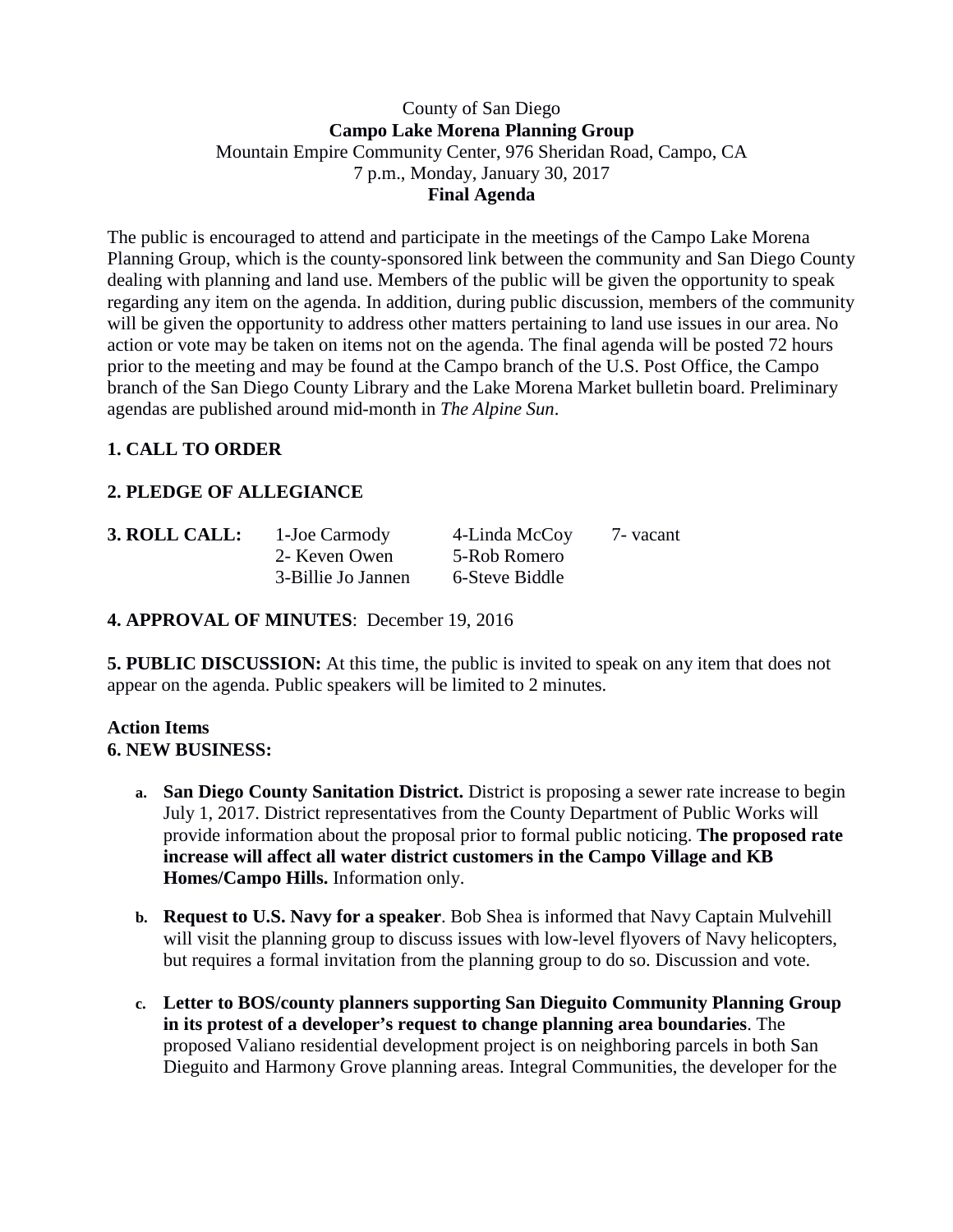project, is requesting this action in its general plan amendment application to avoid being inconsistent with differing community plan visions, goals and policies. Discussion and vote.

- **d. Review of applicants for Seat 7**. Select an applicant to fill the seat for this four-year term. This vacancy was declared in November and is for a four-year term. Interested parties are invited to contact Chairman Billie Jo Jannen at (619) 415-6298 for an application and further information. Discussion and vote.
- **e. Update standing rules as needed.** Opportunity for members to suggest changes to the group standing rules. Discussion and vote.
- **f. Annual election of officers: Chairman, Vice Chairman, Secretary and Parliamentarian.**  Each office will be nominated and voted on separately. Discussion and vote.

#### **7. OLD BUSINESS:**

- **a. Standing Subcommittee reports:**
	- **1. Groundwater, vacant**.
	- **2. Sewer and Septic, Joe Carmody**
	- **3. Community Economic Impacts, Steven Biddle**
	- **4. Traffic and Public Safety, Steven Biddle**
- **b. Chairman's report, Billie Jo Jannen;** Results of joint meeting of Potrero and Campo with Dianne Jacob, regarding progress on community requests arising from the Border Fire.

#### **8. CORRESPONDENCE AND ANNOUNCEMENTS**

- **a. The Star Ranch vesting and landscape architecture maps have been updated** and are available, both at meetings and by appointment with the CLMPG chairman. Staff has delayed release of the EIR until it can figure out what type of greenhouse gas analysis large projects should include**. The ranch was offered for sale in an announcement sent out in late November. The proposed plan is still in play and is part of the property offering.**
- **b. Invitation to State of the County address.** Dianne Jacob is the new chairman and will give the speech. Sent to members.
- **c. Notice of public hearing on new marijuana ordinance.** The Board of Supervisors will consider several options for governance of Medical Marijuana Collective Facilities (MMCF) AND non-medical marijuana dispensaries at their January 25, 2017 meeting. The public hearing will start at 9 a.m. in the County Administration Center Board Chambers, Room 310, 1600 Pacific Highway. Forwarded to members.
- **d. Notice of required annual county training, state-required FPPC political ethics training, and annual Form 700 filings**. Sent to members.

#### **9. EXPENSES**

**a. Please report any valid expenses for group approval.**